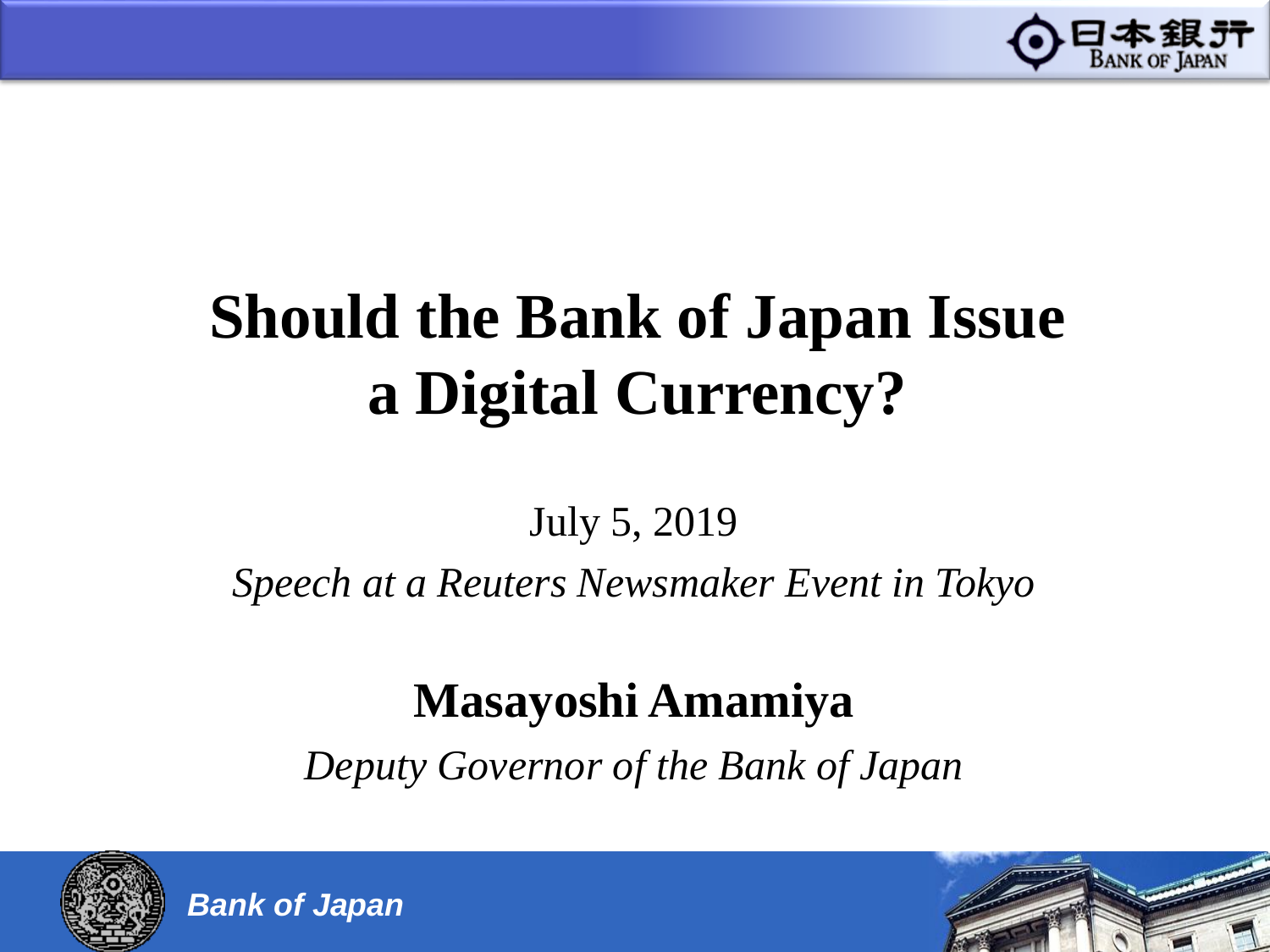

Notes: 1. Share among the 63 respondent central banks. The sum of general purpose CBDCs and wholesale CBDCs.

2. Share among the respondent central banks that answered that they were engaged in CBDC work in 2018 survey (multiple answers were allowed). The sum of general purpose CBDCs and wholesale CBDCs.

3. Share among the 63 respondent central banks. Figures are for general purpose CBDCs. "Short term" denotes 1-3 years and "Medium term" denotes 4-6 years.

Source: Christian Barontini and Henry Holden, "Proceeding with Caution -- A Survey on Central Bank Digital Currency," *BIS Papers*, No.101, January 2019. 1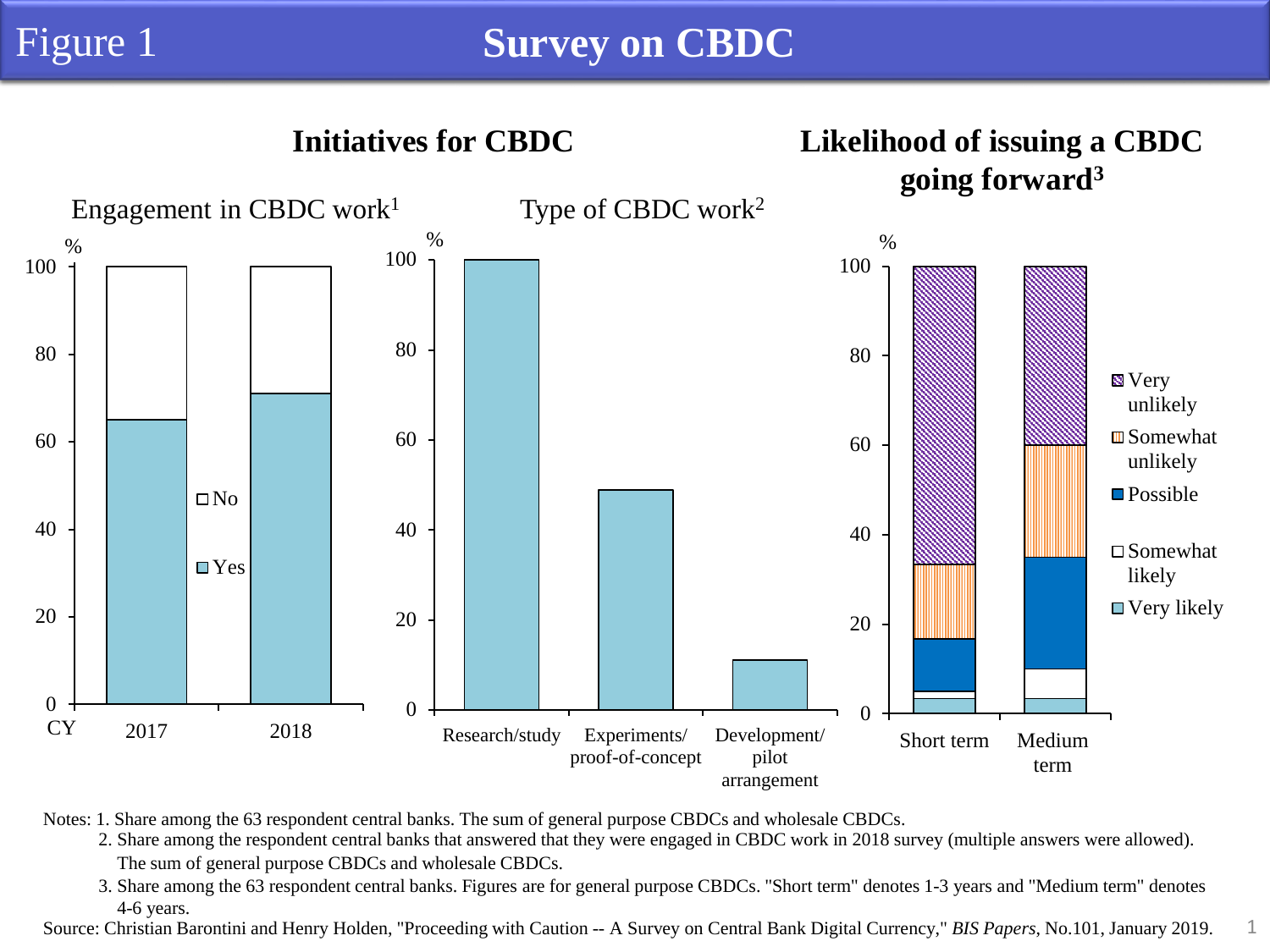# **Share of Payment Instruments in Private Consumption Expenditure** Figure 2

 $\blacksquare$  Cash (48.2%)



Credit cards (31.4%) Direct debit  $(10.5\%)^*$  $\blacksquare$  Prepaid electronic money (5.0%) Internet banking  $(1.4\%)^*$ Bank transfer (using bank cards)  $(0.9\%)^*$ Debit cards  $(0.8\%)$ FinTech services  $(0.7\%)$ Deduction from salaries  $(0.2\%)^*$ Crypto-assets  $(0.1\%)$ Share of cashless (51.8%)

■ Other non-cash payment instruments (0.8%)

payments

Share of transfers between bank accounts (sum of instruments with asterisks[\*]): 13%

Note: In the figure "prepaid electronic money" refers to services such as Suica, PASMO, Rakuten Edy, nanaco, and WAON. "FinTech services" refers to payment services -- other than prepaid electronic money -- that is provided by FinTech firms; the services include iD, QUICPay, Alipay, WeChat Pay, Apple Pay, Google Pay, Rakuten Pay, LINE Pay, and Origami Pay. The survey was conducted online with a nationwide sample of 3,000 individuals who are between the ages of 20 and 69.

Source: The Nippon Institute for Research Advancement (NIRA), *Survey on Cashless Payments in Japan*, September 2018 (available only in Japanese).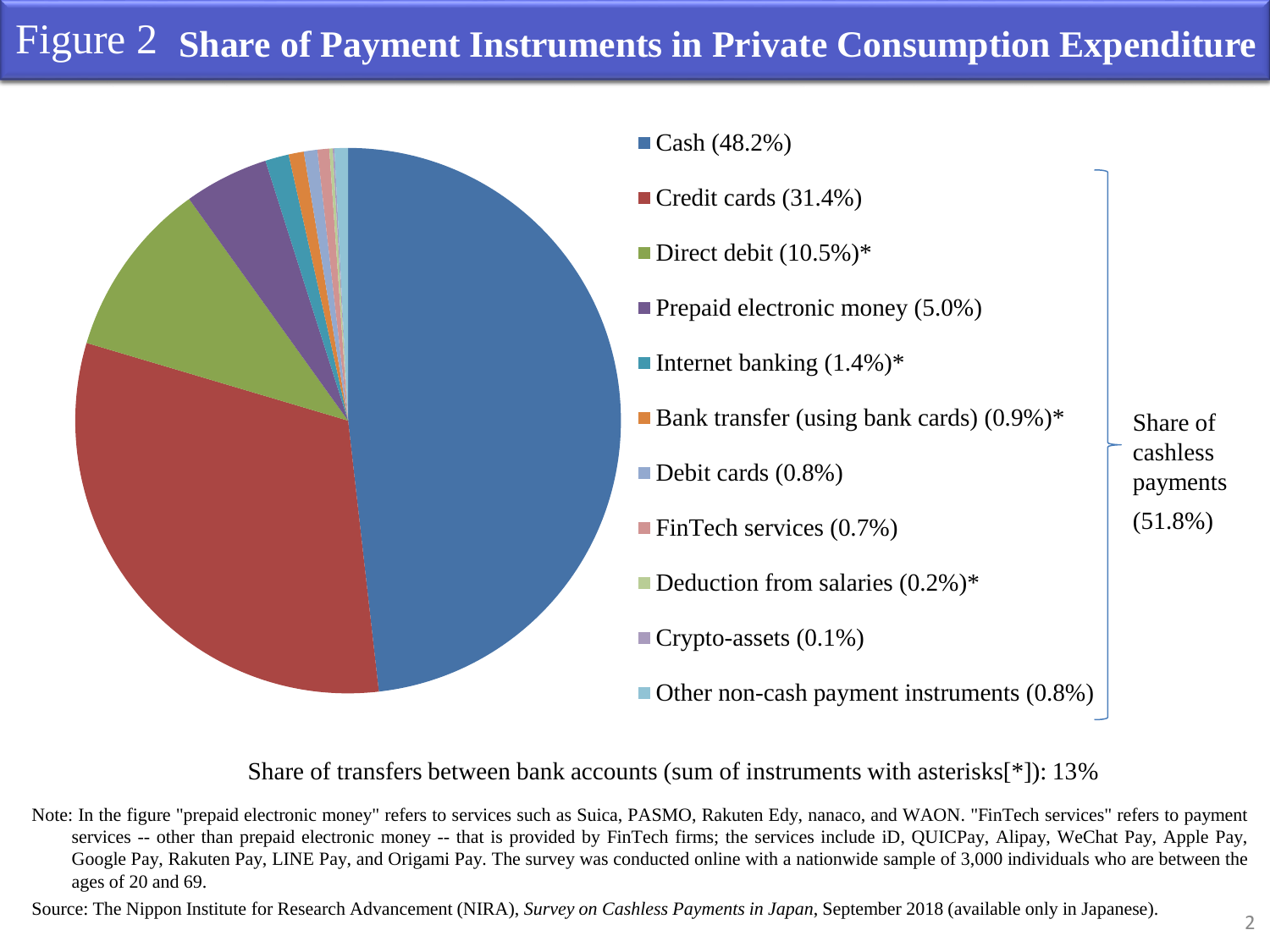### Figure 3 **Amount of Cash in Circulation**



Source: Bank of Japan.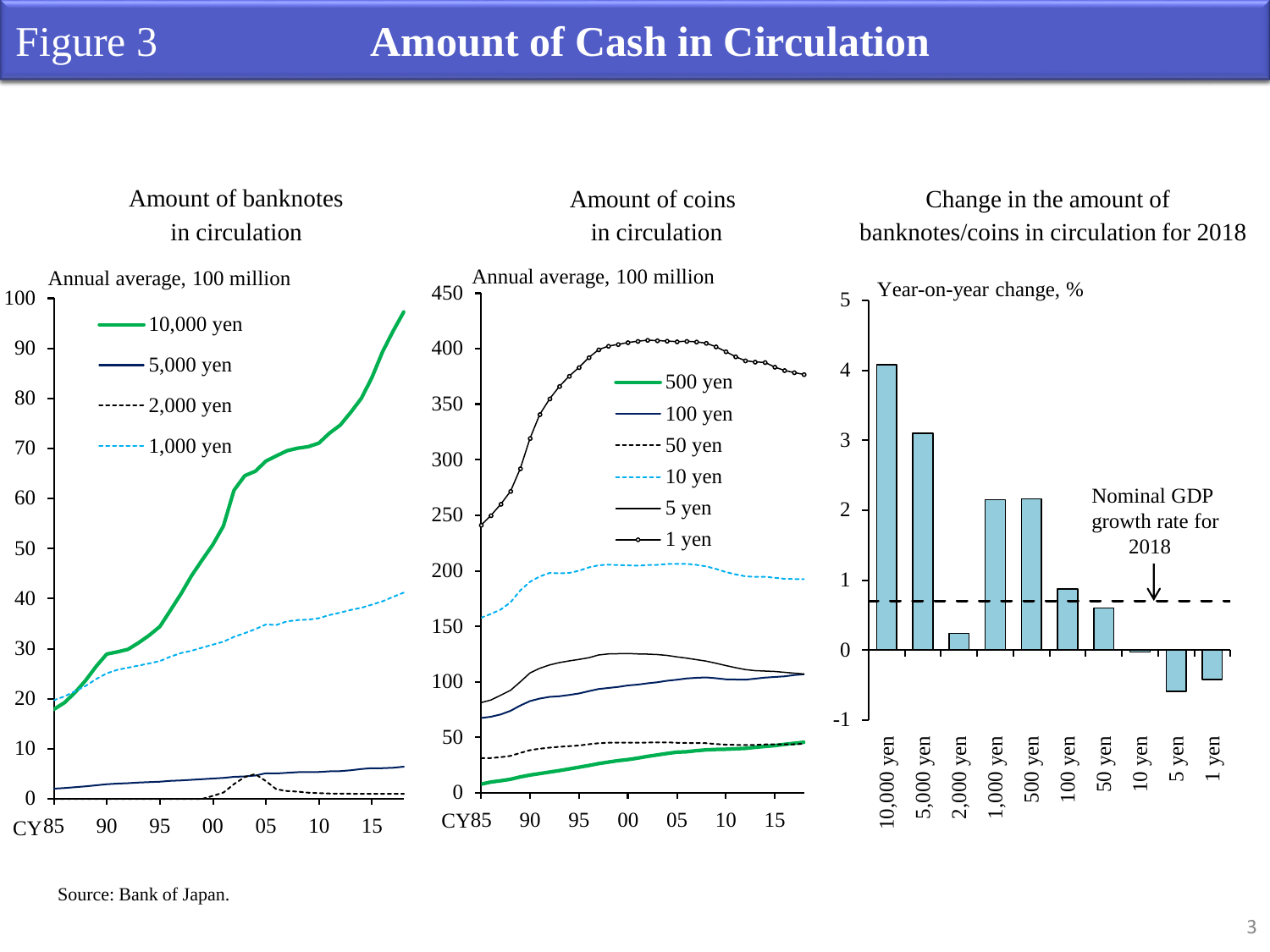International comparison of the number of financial institutions' branches per habitable area

Correlation between the ratio of cash in circulation to GDP and the number of branches per habitable area



Note: The figure shows the latest possible international comparison as of the end of 2016 (the figure for Japan is as of the end of fiscal 2016). The habitable area is calculated by deducting the forest areas from the total area.

Sources: BIS, *Statistics on Payments and Financial Market Infrastructures*; World Bank; IMF, etc.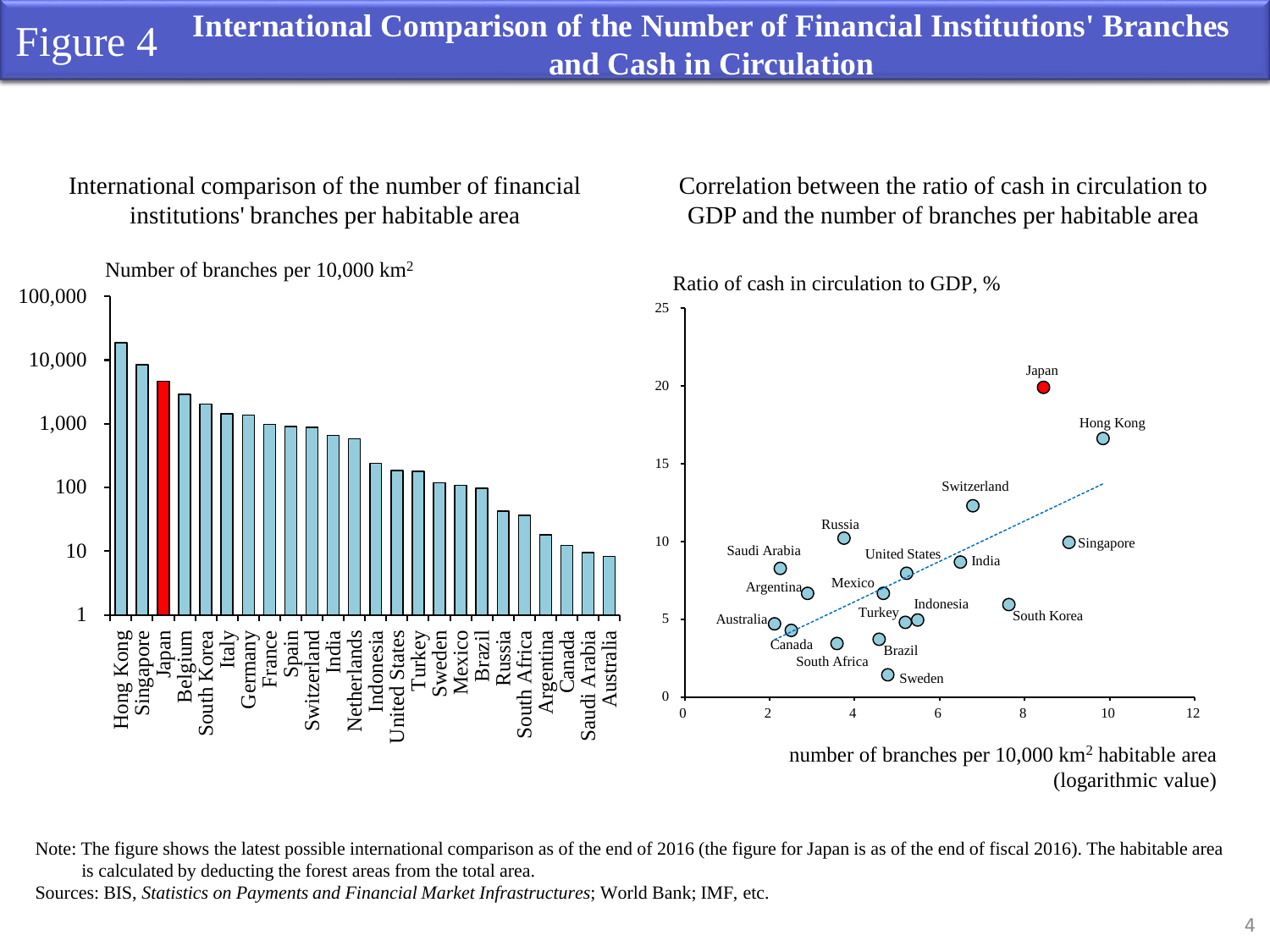#### **Issuance Forms of CBDC**



- (1) A user opens an account and deposits cash at a central bank.
- (2) The user shops at a merchant.
- (3) The user sends an account transfer instruction to the central bank.
- (4) The central bank transfers CBDC to the merchant's account.
- cash. CBDC is stored on the user's smartphone application or IC card. (2) When the user shops at a merchant, CBDC is

transferred to the merchant's terminal, etc.

(1) A central bank issues CBDC to a user in exchange for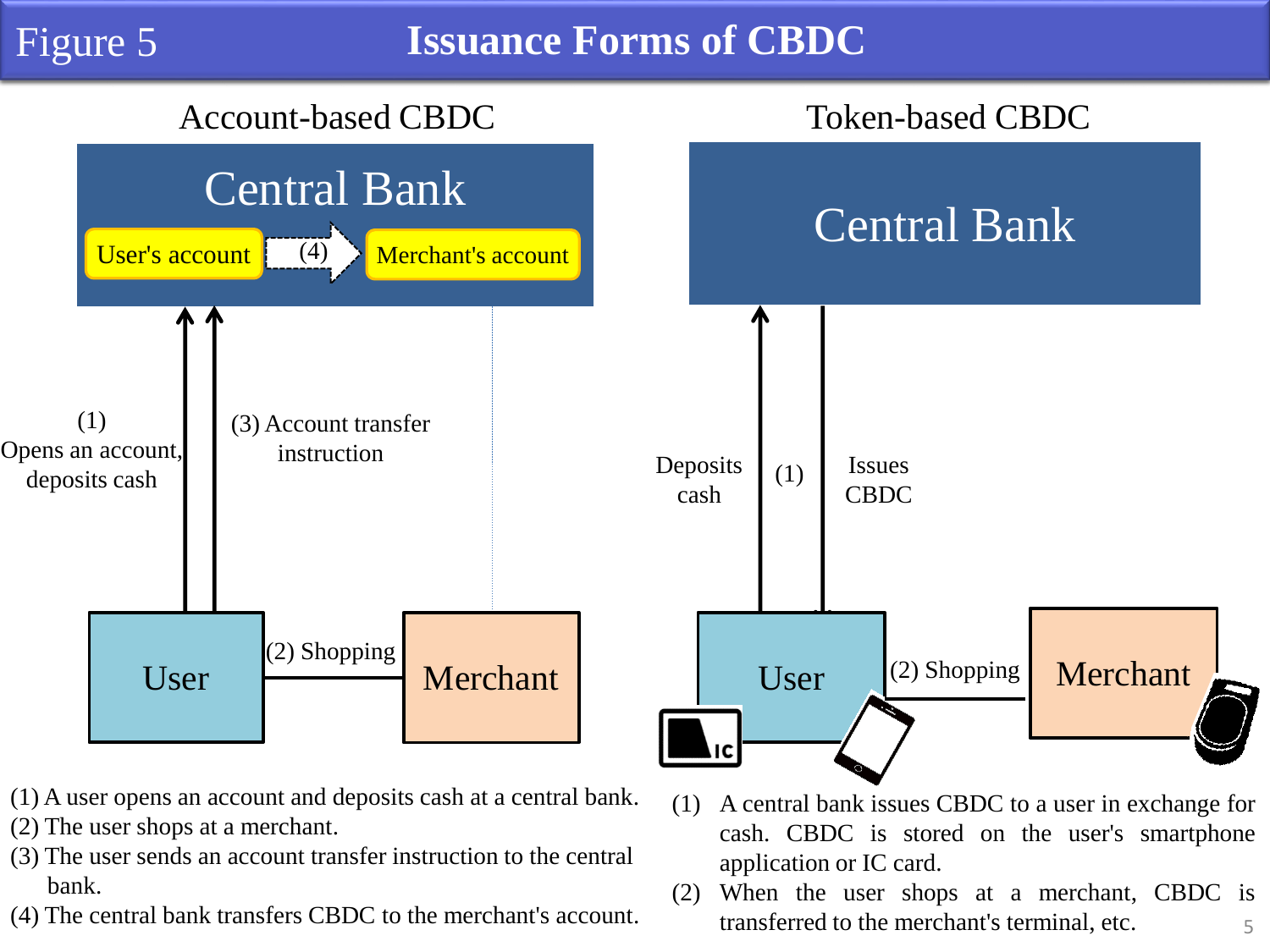# **Effectiveness on monetary policy**

 The level of interest rates applied to CBDC could work as the effective lower bound of interest rates for wide-ranging financial assets?

# Resolving the crowding of cashless payment instruments

- $\triangleright$  Will issuing CBDC promote the unification of all cashless payment instruments?
- $\triangleright$  The crowding of cashless payment instruments will likely be resolved in the process of competition.

## Maintaining the competitive environment in the retail payments market

- $\triangleright$  Will issuing CBDC maintain the pressure on private sector firms to compete with each other?
- $\triangleright$  The role of a government policy on competition.

### ■ Fundamental functions of currency and a two-tiered system

- $\triangleright$  Central banks should continue to supply payment instruments that are safe, reliable, inexpensive, and available to all in the digital age as well.
- $\triangleright$  Under the two-tiered system, overall functions of payment and settlement systems should be examined, while taking into account the interrelations between central bank money and private money.